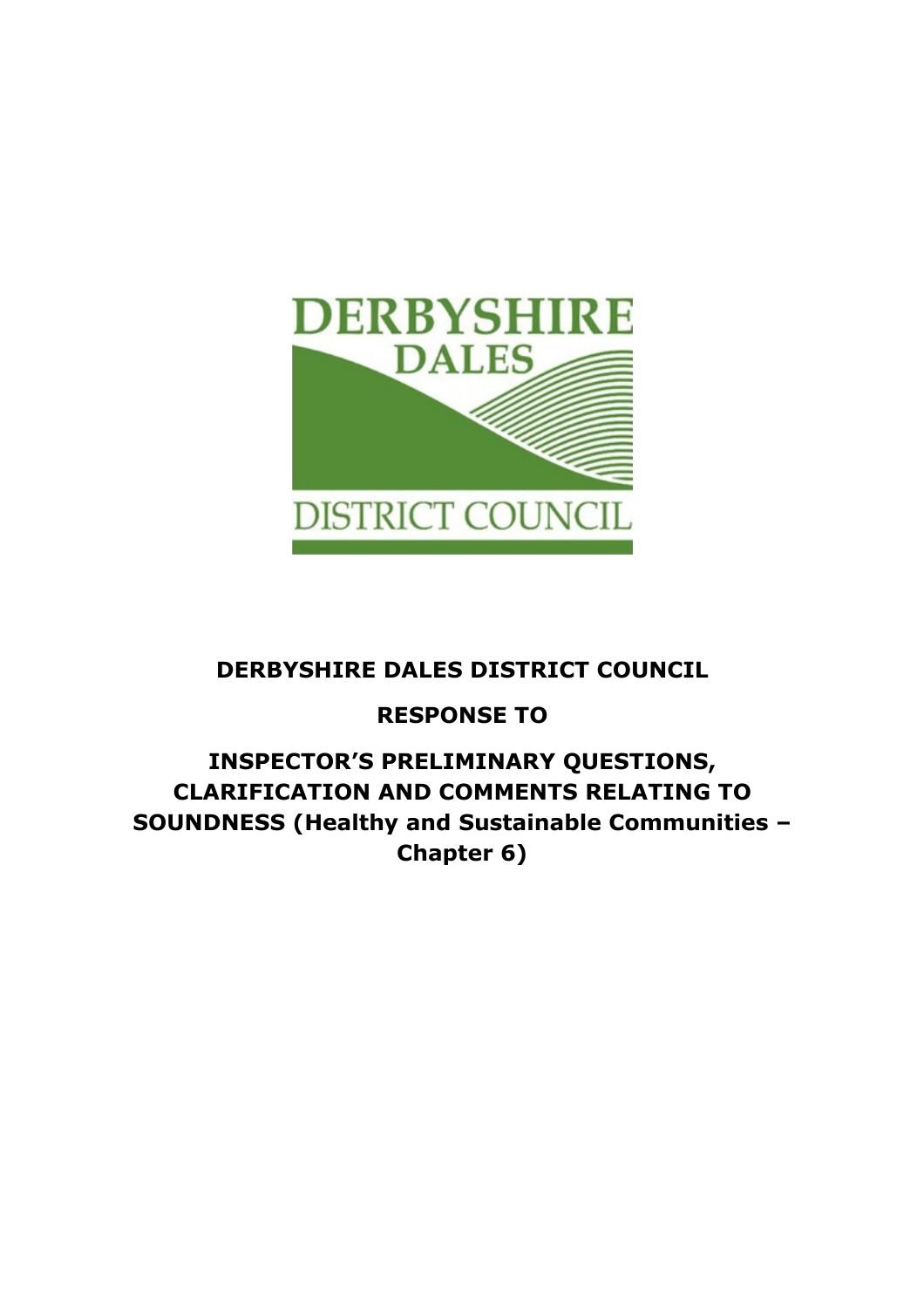## DERBYSHIRE DALES LOCAL PLAN EXAMINATION

# INSPECTOR'S PRELIMINARY QUESTIONS, CLARIFICATION AND COMMENTS RELATING TO SOUNDNESS (Healthy and Sustainable Communities – Chapter 6)

#### Introduction

1. The purpose of this note is to seek clarification from the Council on a number of matters relating to Chapter 6 of the Local Plan. These matters have emerged from my preparation so far, including assessing representations. I will have further questions during the preparation period.

# Policy HC1

2. Paragraph 6.1 – there is only one 'Local Service Centre', Darley Dale.

# District Council Response

The Inspector is correct. This is a typographical error. The District Council will prepare a modification prior to commencement of the hearing sessions.

3. The 3<sup>rd</sup> bullet point of the policy could usefully cross reference with Policy S3.

## District Council Response

The District Council acknowledges the Inspector's comment and will prepare a modification prior to commencement of the hearing sessions.

4. The policy indicates that the 5 year housing supply will be monitored and that, if necessary, the Council will review the Local Plan to bring forward additional sites. However, consideration should be given to what mechanisms will be used to address any lack of a 5 year supply in the short term and, if review of the Plan is needed, what would trigger this. For example should there be a criterion which would support non-allocated sites on the edge of sustainable settlements in the circumstances where there is no 5 year supply but there would be no material conflict with other policies of the plan (see earlier comments on Policy S5), pending a Local Plan review bringing forward additional allocated sites? The policy will be discussed at the hearings.

# District Council Response

In its response to IN02 (Document EX02 – Paragraph 18), the District Council acknowledged that it must maintain a five year HLS at all times. Whilst it is considered that there is sufficient flexibility of supply over and above the housing target indicated by the 2014-based population projections and housing projections (EX/03), there is merit in acknowledging that in the event of an inadequate 5 years HLS, sustainable development beyond settlement boundaries should be considered.

Prior to the commencement of the hearing sessions, the District Council will prepare a modification to Policy HC1 which acknowledges this point.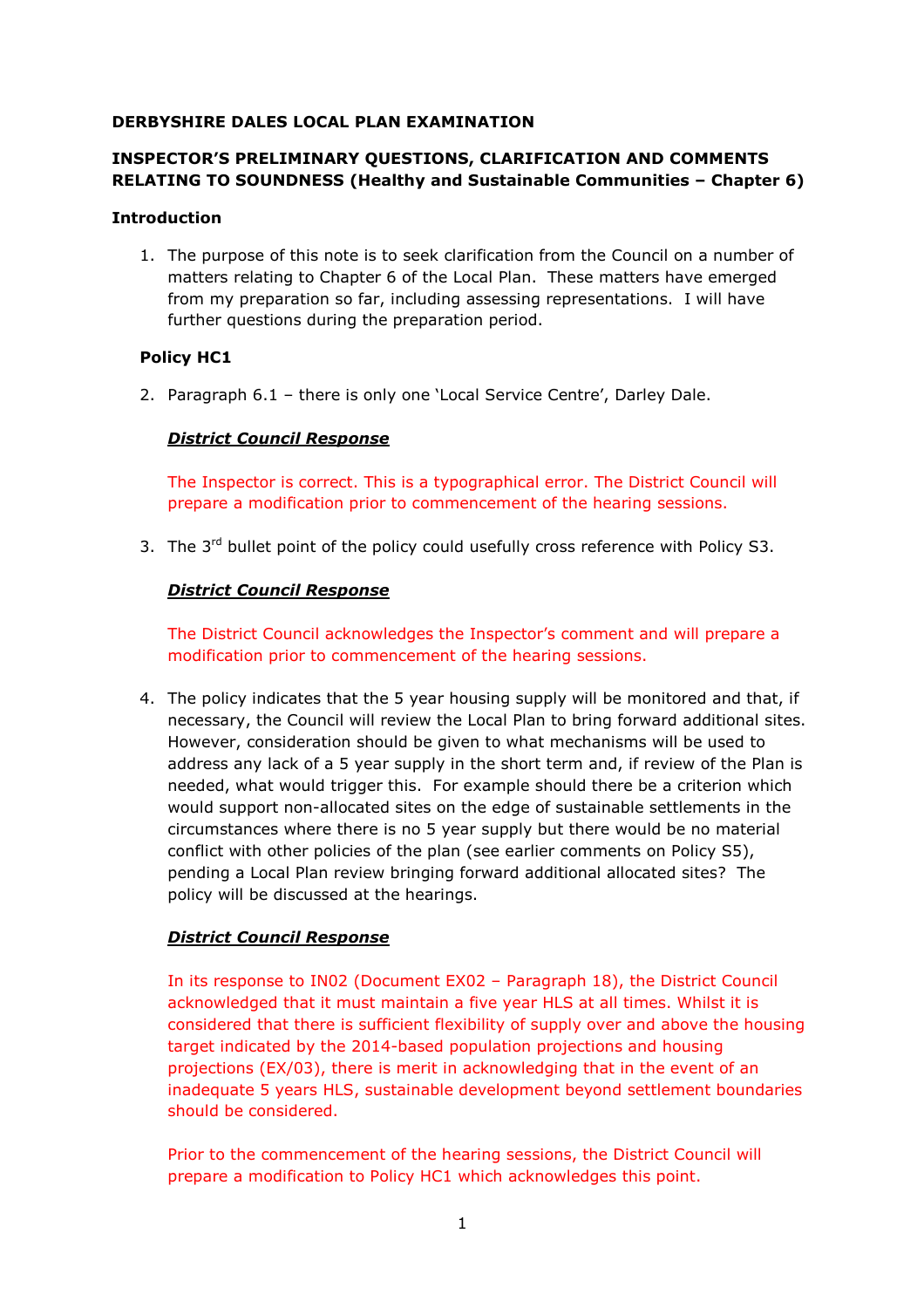# Policy HC2

5. The policy could usefully reference the policies map. The density of development to be achieved on many sites appears low. Are the densities 'appropriate' having regard to Policy S2? How have the densities been arrived at (the SHLAA?) and would it be appropriate to increase the number of dwellings on any sites such that the contributions of allocations towards the housing requirement would increase?

# District Council Response

Prior to the commencement of the hearing sessions, the District Council will prepare a modification to the introductory paragraph to this Policy to include a reference to the allocated sites as identified on the Policies Map.

In regard to the density of development, the methodology for assessing the potential capacity for each site allocated in Policy HC2 is set out in Paragraph 2.35 to Paragraph 2.42 in the SHELAA (CD25). The site by site assessment and the factors that have influenced the capacity of each individual site is set out in the Appendices to the SHELAA (CD26).

The number of dwellings, identified for each of the allocated sites could be increased to provide greater flexibility against the identified OAN as set out in the HEDA report (CD28 Derbyshire Dales Housing and Economic Development Needs Assessment Final Report) However the approach taken within the SHELAA (CD26) to the assessment of sites with potential for residential development, has been of seeking to balance the need for new residential development with the need to ensure that it does not have an adverse impact upon the key assessment features including landscape character, heritage, traffic and transport. The outcome of this process is the allocation of those sites in the Derbyshire Dales Local Plan Pre Submission Draft (SD01) which the District Council considers achieve this balance.

Furthermore, the Inspector will note from the District Council's response EX02 that taking account of the 2014-based population projections and household projections, the updated analysis of the housing requirements for the Derbyshire Dales points to a lower objectively assessed housing need (OAN) of 284 dwellings per annum. This equates to an overall requirement for the plan period of 5,680 dwellings - a reduction of 38 dwellings per annum or an overall reduction of 760 dwellings. In the event that the Inspector were to consider that this lower OAN figure is the appropriate housing requirement for the plan period, the amount of oversupply would increase to 13% without the need for any additional dwellings on each of the allocated sites.

6. Some of the sites are commitments e.g. HC2(g) and HC2(m). Is the Council satisfied that there is no double-counting taking into account the figures in Table 3 on page 42? Cawdor Quarry which is allocated as a strategic site through Policy DS9 does not appear in the list of allocations in Policy HC2 whereas other mixed use strategic allocations are included. Is this because it is a commitment? The policy and specific allocations will be discussed at the hearings.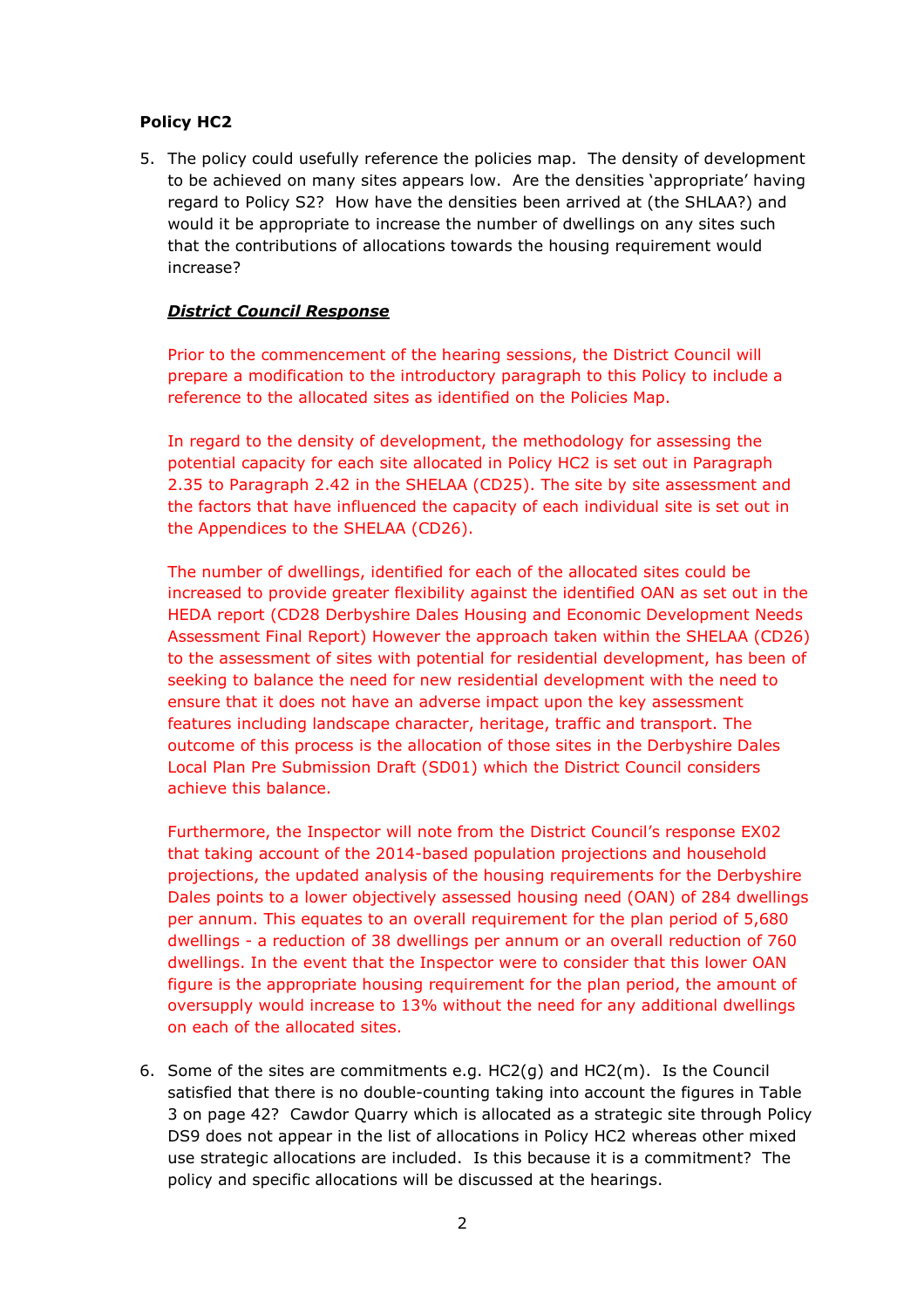There is no double counting between allocations and commitments as shown in Table 3 which indicates the position as at  $1<sup>st</sup>$  April 2016. Cawdor Ouarry is omitted from Policy HC2 because it is an existing commitment which has been implemented by the commencement of development. The Inspector is also advised that a number of other sites allocated in Policy HC2 have since  $1<sup>st</sup>$  April 2016 also obtained the benefit of planning permission.

The District Council is continuing to monitor both housing commitments and completions and will, prior to the commencement of the hearing sessions of the EIP, present an updated position with regards to housing land supply as well as an updated housing trajectory.

The site at Cawdor Quarry is included within the SHLAA in Appendix 8 to Document CD26 as a commitment (Page 541 – SHLAA49) as the site has the benefit of planning permission for 432 dwellings, of which 420 have yet to be completed. As a commitment it has not been included within Policy HC2 so as to avoid double counting. However, in response to IN05 (Question 4), the District Council has stated its agreement to Cawdor Quarry being included as an allocation and will prepare a modification prior to commencement of the hearing sessions.

The reason that the whole site, including the Permanite extension, is included within Appendix 5 (SD02) is to ensure that in the event that a revised planning application comes forward for the site for an alternative form of development to that which currently exists, that application can be evaluated against the policy requirements that are set out.

# Policy HC3

7. Does 'encouragement' provide sufficient certainty that self-build housing will be delivered? On the basis that the register will indicate where need has been demonstrated then developers should be 'expected' to make provision. In addition it is for the Council to have regard to viability considerations and site specific circumstances based on information provided by developers rather than the developers.

# District Council Response

The District Council consider that the self-build and custom housebuilding register is an indicator of demand for self-build and custom housebuilding, rather than a direct expression of need. It is clearly intended to provide an opportunity for individuals to register their interest in acquiring serviced plots of land without any requirement to commit to land acquisition.

The need for housing overall (of which self-build is one component), is quantified within the District Council's Housing and Economic Development Needs Assessment. (CD28). The inclusion of an expressed demand for Self-Build within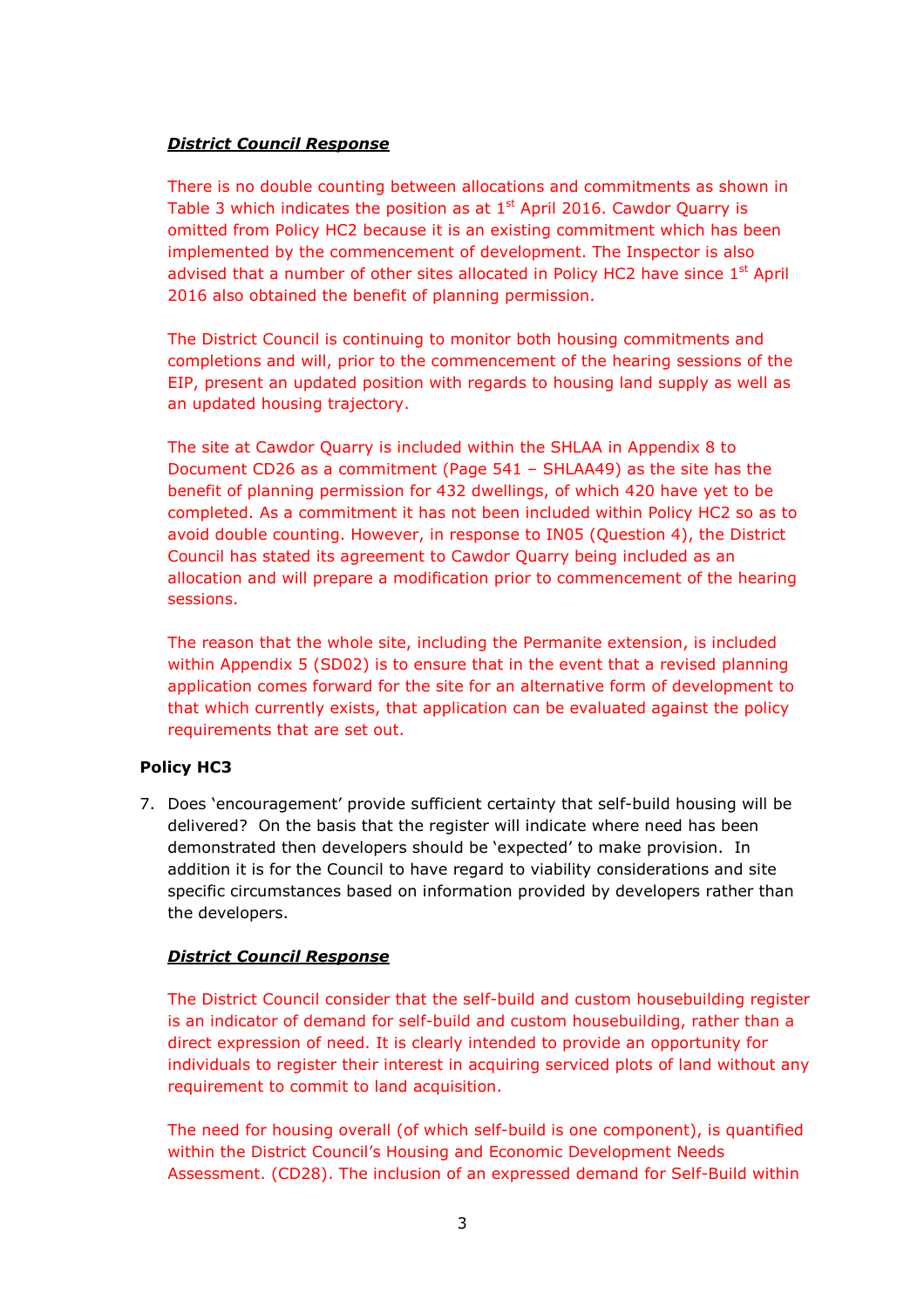the 'need' for housing would in effect be double counting. A fact recognised in the PPG at Paragraph: 011 Reference ID: 57-011-20160401 where it states that

"Local planning authorities should use the demand data from the registers in their area, supported as necessary by additional data from secondary sources (as outlined in the housing and economic development needs guidance), when preparing their Strategic Housing Market Assessment to understand and consider future need for this type of housing in their area. Plan-makers will need to make reasonable assumptions using the data on their register to avoid double-counting households."

In bringing forward this Policy the District Council were mindful of the comments made by the Inspector in Paragraph 46 his report on the East Devon Local Plan $^1$ in which he set out:

"Policy H2 requires sites of 15 dwellings/0.5ha or more to incorporate a mix of dwelling sizes. As submitted the policy also sought to require developers to make at least 10% of plots available for sale to small builders or for self-build. Making provision for a mix of suppliers of housing will help to meet the District's needs. However, I don't see how the planning system can make developers sell land to potential rivals (and at a reasonable price) and MM151 amends the policy to encourage rather than require them to do so."

Since the publication of the Derbyshire Dales Local Plan Pre Submission Draft in August 2016 the Inspector considering the Cornwall Local Plan has commented in Paragraph 168 of his report<sup>2</sup>:

"As submitted, policy 6 Housing Mix is unsound because it does not refer to the full range of types of housing and needs that developments should seek to meet. This has been addressed in MMs 43, 44, 45 and 46. The Council's published change on this policy (J.1, 46) was too prescriptive in requiring larger developments to provide at least 5% of development as serviced plots for selfbuild/custom-build. There is not yet the evidence to justify this level of prescription and there must be considerable uncertainty as to whether plots on large new housing estates would be attractive to self-build/custom builders."

At the present time, there are 32 entries on the District Council's Self-Build and Custom Housebuilding Register. However, not all entries specify that they would be likely to bring forward self-build housing developments solely within the plan area. On this basis, the District Council considers that there is only limited demand for self-build properties within the plan area and as such, there is insufficient evidence to justify a policy which 'requires' a developer to make provision for any self-build properties.

In practice, the implementation of the policy will be influenced by the level of demand and a housebuilders propensity/ability to release land for self-build development. In such circumstances, viability issues will be a key factor for consideration and these will be considered by the District Council at the appropriate point of determination.

l

<sup>1</sup> http://eastdevon.gov.uk/media/1450925/east-devon-report-v1-2.pdf

<sup>2</sup> https://www.cornwall.gov.uk/media/21914730/cornwall-inspectors-report-final-23-september.pdf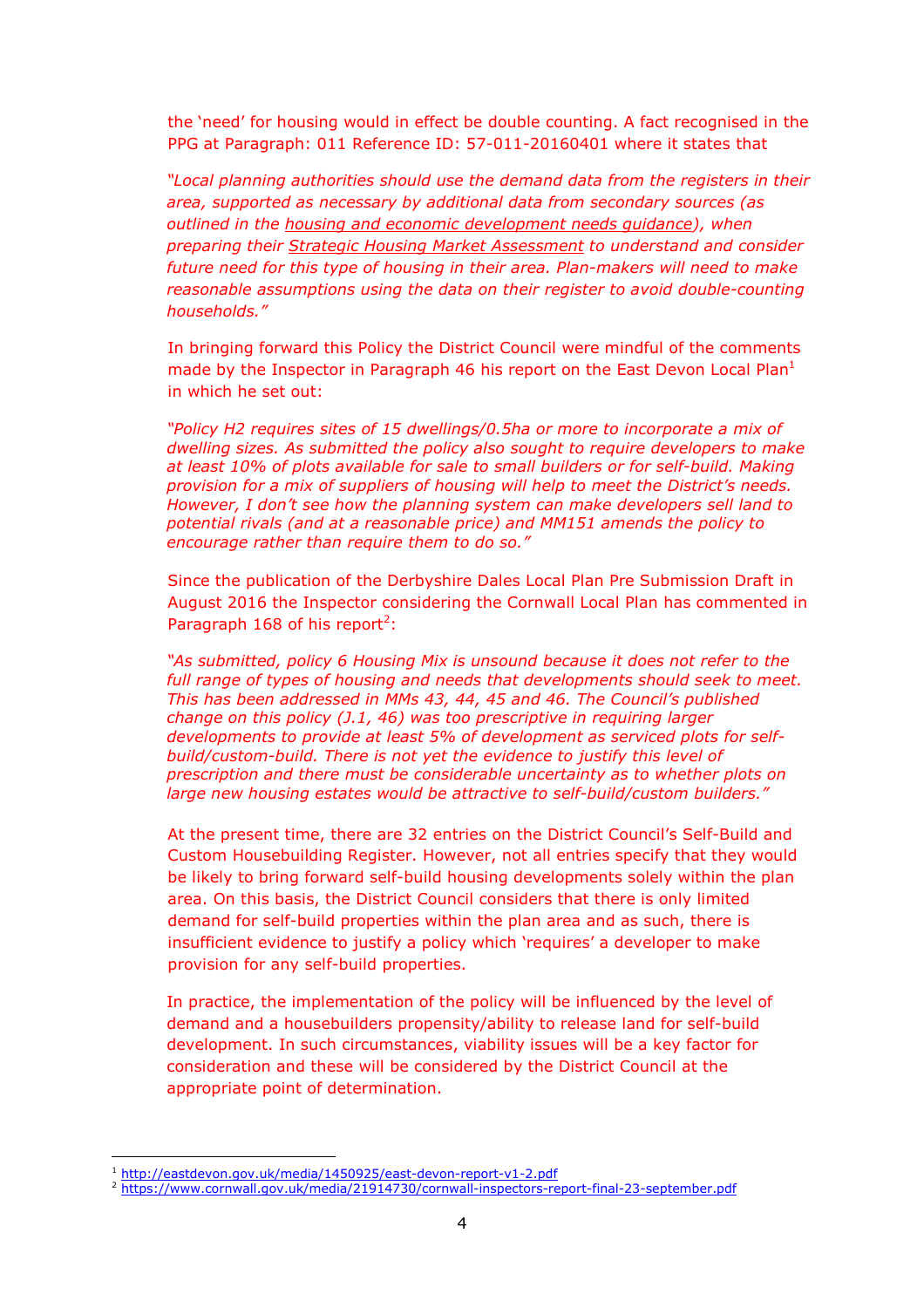In order to provide further clarity, the District Council would suggest that the policy be clarified by reference to proven 'demand' with the District Council having regard to issues of viability. Prior to the commencement of the hearing sessions, the District Council will prepare a modification to Policy HC1 which acknowledges this point.

8. Is there any policy requirement relating to supporting small and medium sized builders?

# District Council Response

The District Council has not proposed such a requirement. As the Inspector will note from the evidence presented, a significant proportion of new residential development across the plan area has been on small scale sites of less than10 dwellings. The majority of such development will by its very nature be undertaken by small and medium sized builders. As such the District Council does not consider it necessary to include such a requirement within the Local Plan.

# Policy HC4

9. Paragraph 6.6 refers to 'low cost sale' as one of the options to meet the 20% need for equity-based housing. However, the glossary definition of affordable housing taken from the Framework excludes 'low cost market' housing. Are the two different forms of housing and if so the differences should be explained? It is assumed that 'low cost for sale' would meet the eligibility criteria based on local incomes and house prices.

# District Council Response

In regard to the provision of affordable housing, the District Council's approach as identified in the HEDNA Report (CD28 – Figure 83, page 122), is that 80% of affordable housing provision is in the form of social/affordable rent with 20% intermediate housing. Whilst low cost sale will be an option for some households, it is not the preferred solution due to low Derbyshire Dales household income levels. The confusion in paragraph 6.6 is acknowledged and prior to the commencement of the hearing sessions, the District Council will prepare a modification to address this point.

10. In the  $2^{nd}$  paragraph is the inclusion of 'net' necessary? To be consistent with paragraph 6.6 the 3<sup>rd</sup> paragraph should refer to 'social and affordable rented accommodation'.

# District Council Response

The use of the word 'net' is considered appropriate because in some instances proposals may firstly involve the demolition or conversion of existing residential development. In such circumstances the District Council considers that it is only reasonable that the requirement to provide affordable housing applies to the net increase in the number of dwellings on a site and not the gross number.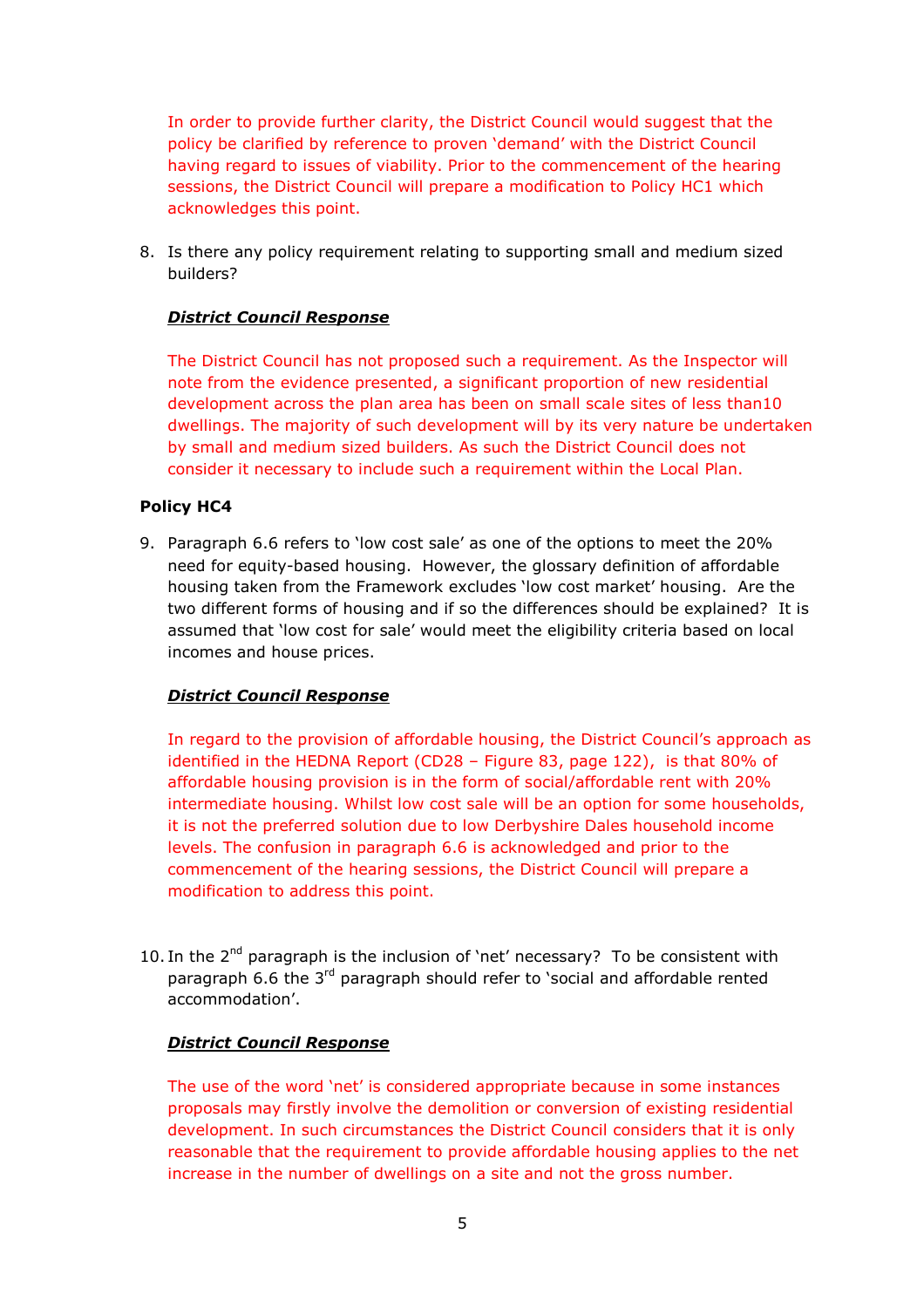In regard to the third paragraph, prior to the commencement of the hearing sessions, the District Council will prepare a modification to address this point.

11. The policy does not require that affordable housing is designed as an integral part of the development so as to create mixed and balanced communities. This issue should be considered.

## District Council Response

The District Council acknowledges that Paragraph 50 in the NPPF states that in meeting housing need the objective should be to create sustainable, inclusive and mixed communities.

Policy PD1 sets out in the first paragraph that the District Council will require the layout and design of new development to create well designed, socially integrated, high quality places, where people can enjoy living and working. Policy PD1 sets out detailed requirements for the design and layout of new development and in the final bullet point requires that development takes account of national design guidance and Supplementary Planning Documents.

The Adopted Derbyshire Dales Local Plan (2005) is supported by an Affordable Housing Supplementary Planning Document<sup>3</sup>. Paragraph 8.1.3 of the SPD states that:

"The Council considers that on sites where affordable housing is provided this can only be achieved where the affordable housing is integrated into the design and layout of the site. With the exception of affordable housing provided as flats, the Council expects the affordable housing to be 'pepper-potted' across the site rather than being situated together in part of the site.'

Although this SPD complements policies within the adopted Derbyshire Dales Local Plan, it is the District Council's intention to revise this document in order to ensure that it complements the policies in the emerging Local Plan. The intention is therefore to address the issue raised by the Inspector within a new SPD rather than through Policy HC4. However, the District Council raises no objection to the matter being addressed through Policy HC4 should the Inspector consider this to be more appropriate.

12. Policy HC4, the 30% requirement and the 80/20% split between rented and intermediate housing will be discussed at the hearings.

#### Policy HC5

13. Paragraph 6.11 indicates that affordable housing built under the policy will remain affordable in perpetuity. However, criterion f) relating to starter homes is excluded from this requirement and therefore there appears to be inconsistency between the explanation and policy. I assume the explanation is that starter homes do not fall within the definition of affordable housing. This should be made clear.

l <sup>3</sup> http://www.derbyshiredales.gov.uk/images/documents/A/Affordable%20Housing%20SPD.pdf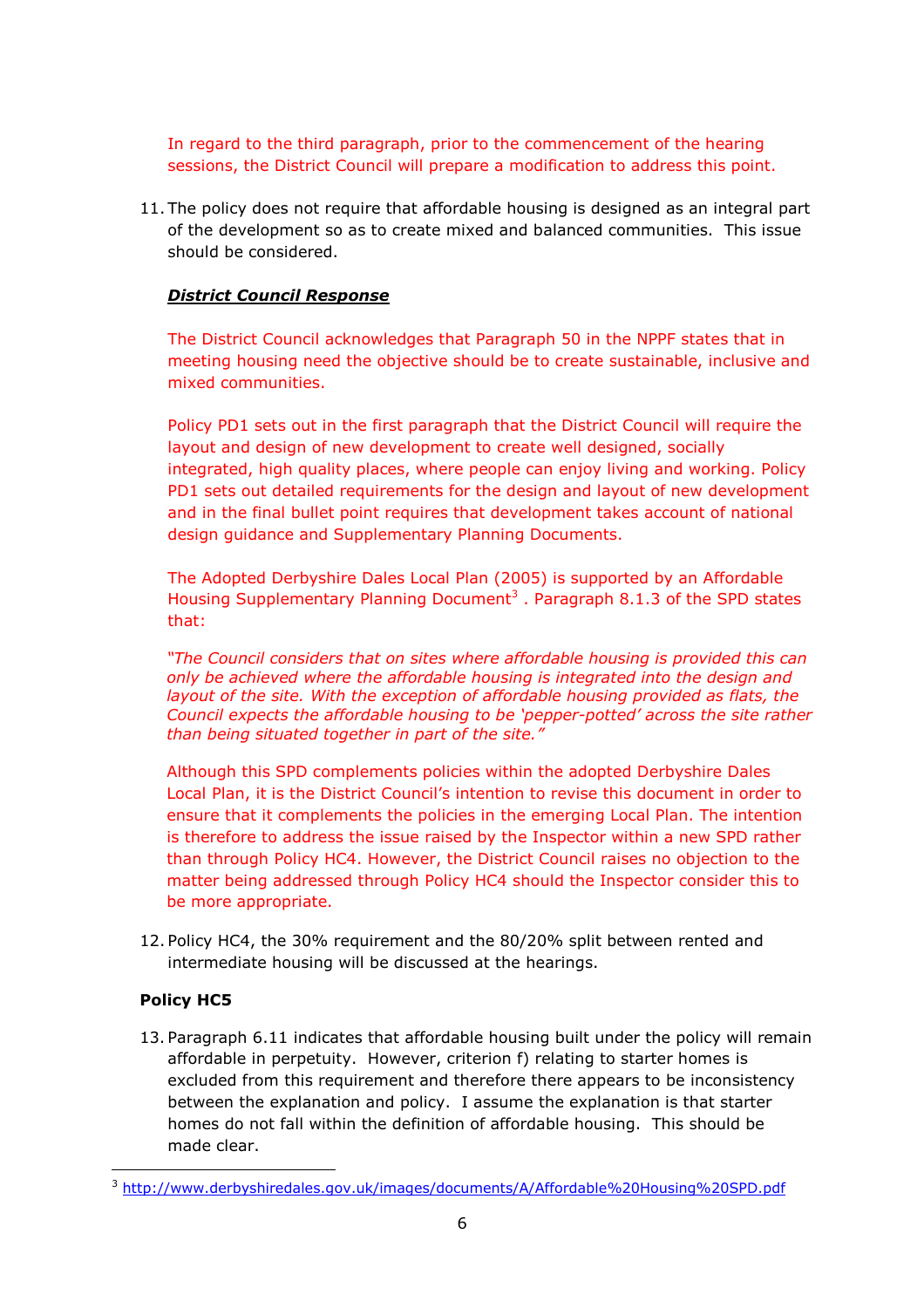The Inspector has assumed correctly. In this instance Starter Homes are those where a minimum of 20% discount has been applied to the market value in accordance with the advice in the Planning Practice Guidance. The District Council acknowledges that this matter could be made clearer and as such will prepare an appropriate modification to the policy and preceding text prior to the commencement of the hearing sessions.

The District Council notes that the Housing White Paper (paragraph 4.19) confirms that the Government supports the approach taken in criterion (f) that Starter Homes, with appropriate local connections, can be acceptable on rural exceptions sites.

14. The phrase 'locality' in criterion a) is somewhat vague. Would 'settlement' be a better term?

## District Council Response

In assessing local housing need, the District Council will undertake housing needs surveys at individual Parish level or a combination of Parishes. Accordingly, the assessment undertaken can sometimes contain more than one settlement. Use of the term 'locality' rather than 'settlement' is therefore considered appropriate.

15.Criterion d) requiring that the site is accessible to a range of local facilities and services is onerous in the context of the statement in paragraph 4.15 of the Plan.

#### District Council Response

The HEDNA Report (CD28 – paragraph 5.16) outlines the distribution of household incomes for the whole of the Derbyshire Dales. This demonstrates that just over a third (34%) of households have an income below £20,000 with a further third in the range  $£20,000$  to  $£40,000$ . The types of households that are most likely to be in housing need are identified in Paragraph 23 of the Planning Practice Guidance (ID: 2a-023-20140306) and includes people who are in housing that is too expensive compared to their disposable income.

Figure 80 of the HEDNA report (CD28) indicates that households spending 30% of gross income on housing costs generates an estimated level of affordable housing need of 101 households per annum.

On the basis of the evidence, it is considered that those households in greatest housing need are likely to have less disposable income to meet the costs of travel either via the private car or public transport (where available). The availability of services and facilities is therefore regarded as a relevant consideration. As such it is considered appropriate that affordable housing is provided in those locations where occupiers of such properties can more readily access services and facilities. The requirement of criterion (d) does not indicate that there has to be access to a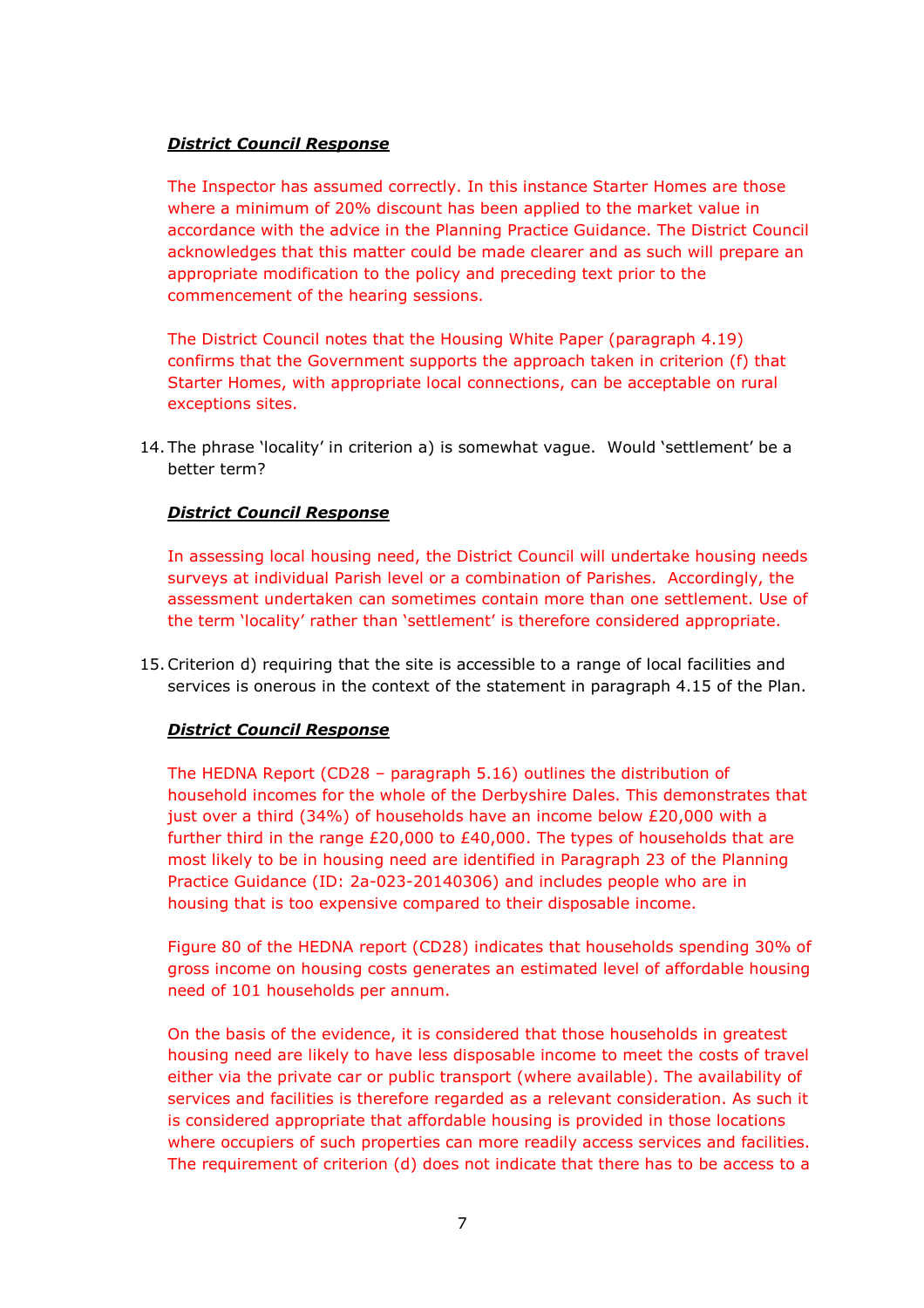specific level of services and facilities and as such allows for some flexibility in where rural exception schemes may be acceptable.

In practical terms, such sites are most likely to be provided in Tier 3 and 4 settlements, which by definition, have limited or minimal facilities.

For the reasons stated, the District Council does not consider there to be an inconsistency between criterion (d) and Paragraph 4.15.

#### Policy HC6

16. It is assumed that the need is for 9 gypsy and traveller pitches and not a mix of pitches and travelling showpeople plots based on the GTAA? The policy itself should refer to the total pitch target of 9 pitches for the Plan period.

## District Council Response

The Inspector has assumed correctly. The GTAA (CD53 – Table 10.2, Page 166) provides a needs summary for the Derbyshire Dales in the period 2014-2034 for 9 pitches.

In regard to the requirement for the policy itself to refer to the total pitch target of 9 pitches, prior to the commencement of the hearing sessions, the District Council will prepare a modification to address this point.

17. It would appear that the 0.3 ha site at Watery Lane, Ashbourne meets the requirement for 6 pitches in the period 2014-19.

# District Council Response

In accordance with Policy B of the Planning Policy for Traveller Sites (PPTS), the Watery Lane site is of sufficient size to provide 5 years' worth of provision (2014- 19) against the local target of 9 pitches.

18. The Plan does not provide allocations to meet the need for the total number of pitches for the Plan period. This means the approach is not comparable with that for conventional housing sites, does not advance the aims of paragraph 4 of Planning Policy for Traveller Sites (PPTS) and raises an equality issue.

#### District Council Response

The GTAA (CD53 – Paragraphs  $10.61 - 10.63$ ) refers to the fact that the (now superseded) CLG Practice Guidance 'Designing Gypsy and Traveller Sites' (2008), stated that there is no 'one-size fits all' measurement for a Gypsy and Traveller pitch. The 2015 Planning Policy for Traveller Sites (PPTS) also does not provide any minimum pitch size standards.

However, the GTAA (CD53 – Paragraph 10.62) determined that a pitch of approximately 325 square metres would take into account all minimum separation distance requirements between caravans and pitch boundaries as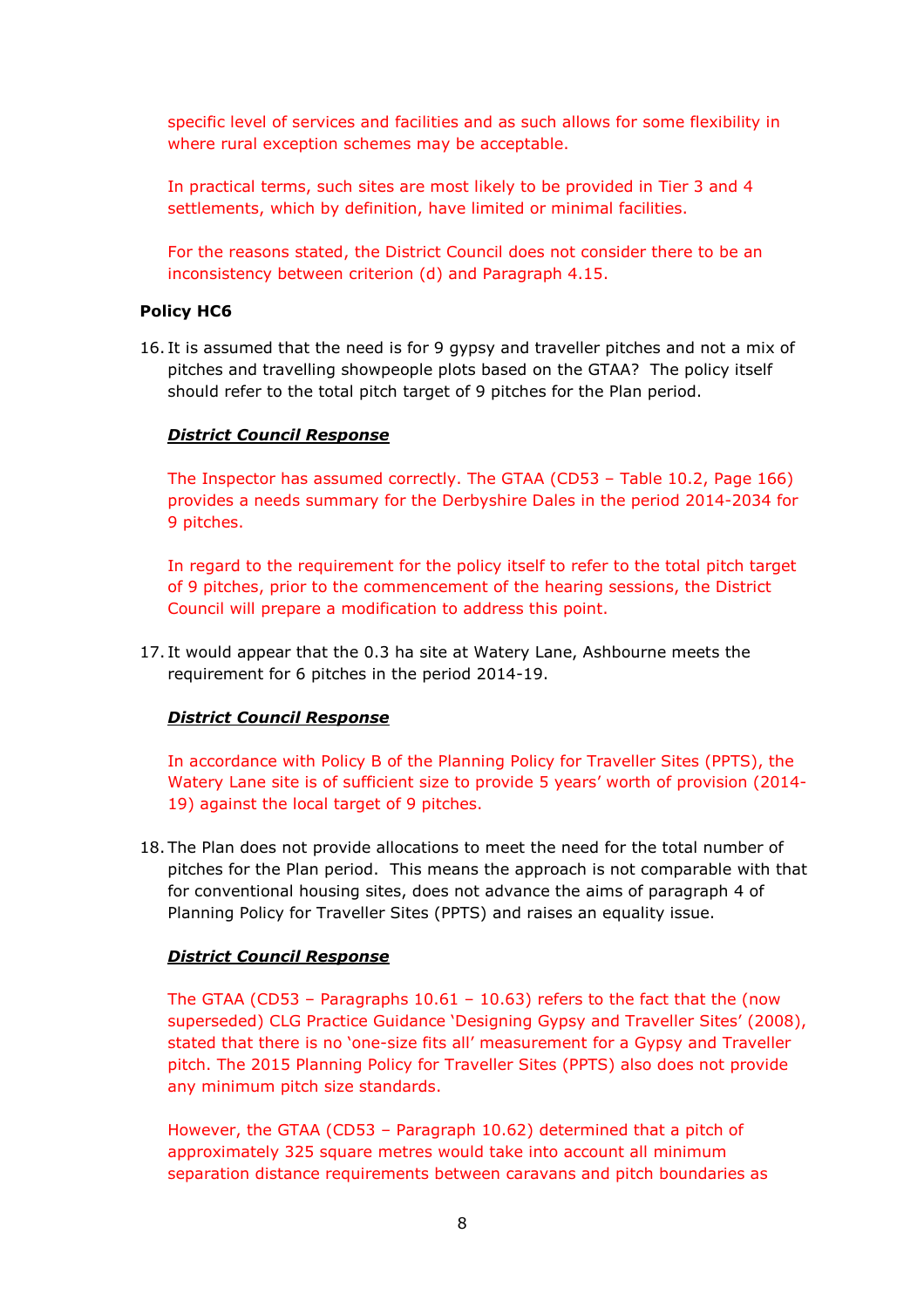stipulated in the caravan and safety regulations for caravan development. A pitch of at least 500 square metres would accommodate other facilities including an amenity block.

The District Council has secured agreement from Derbyshire County Council in their capacity as landowner, to allocate 0.3 hectares of their larger landholding for use as a Gypsy and Traveller site. This 0.3 hectare site is considered to be of sufficient size to accommodate the full pitch requirement for Derbyshire Dales (9 pitches) at a minimum density of 325 square metres per pitch.

The District Council therefore considers that it is able to satisfy the aims of paragraph 4 of the PPTS.

Notwithstanding the above, the promotion of a criteria based policy will facilitate proposals on other sites to be considered across the district throughout the remainder of the plan period.

19.Some of the criteria for considering applications are somewhat onerous. Access by sustainable means (criterion c)) is not always practical. Wider issues of sustainability are as important (see paragraph 13 of the PPTS).

## District Council Response

20. In criterion f) the PPTS at paragraph 13 refers to a 'high risk of flooding' so this phrase would be more appropriate than 'unacceptable flood risk'.

#### District Council Response

The Inspectors comments are noted. Prior to the commencement of the hearing sessions, the District Council will prepare a modification to address this point.

21. In criterion g) rural traveller sites are often seen as having an 'adverse' impact on character and appearance. The criterion would better reflect reality if it were to seek mitigation through well planned soft landscaping to reduce the impact to within acceptable bounds.

#### District Council Response

The Inspectors comments are noted. Prior to the commencement of the hearing sessions, the District Council will prepare a modification to address this point.

#### Policy HC7

22.Criterion b) is convoluted and should be expressed as 'the existing use as a dwelling is lawful'. There is a typo in criterion e) – a stray 'represents'.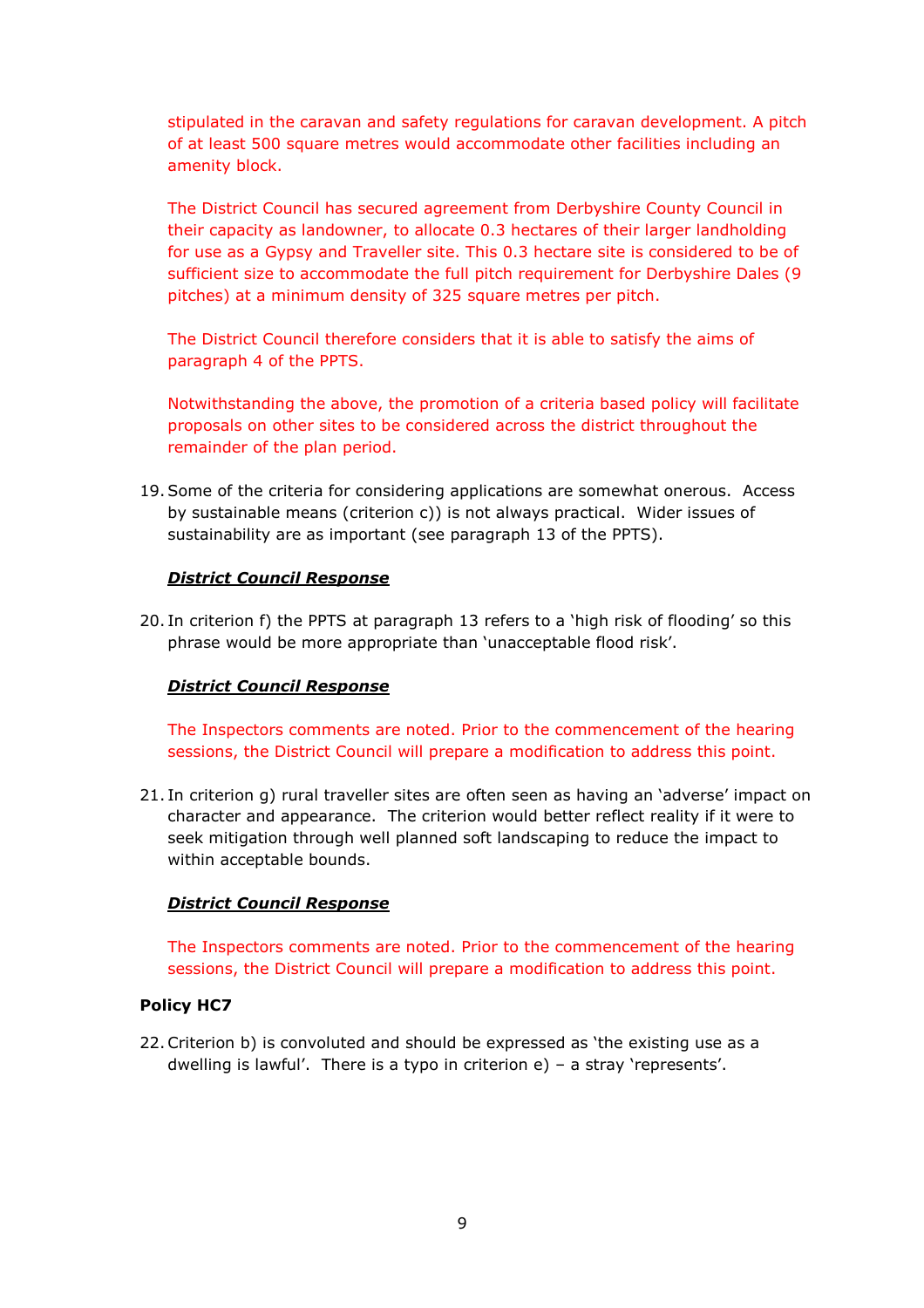The District Council agrees with the Inspector in regards to criterion (b) and will prepare a modification an appropriate modification prior to the commencement of the hearing sessions of the EIP.

Furthermore the District Council will prepare a modification to criterion (e) that deletes the identified typographical error.

## Policy HC9

23. In criterion b) is whether the new self-contained units would have adequate privacy, natural light and outlook likely to be more of an issue? The intention of criterion f) is unclear.

## District Council Response

In regard to criterion (b), it is acknowledged that the Inspectors suggestion of adequate privacy, natural light and outlook would be more appropriate. Prior to the commencement of the hearing sessions, the District Council will prepare a modification to address this point.

Proposals for the residential sub-division of dwellings should seek to ensure that they can be undertaken without significant extensions or additions to the original building, the objective being that the building when sub-divided should appear almost identical to its pre-conversion form and that any alterations deemed to be necessary, are appropriate in character to the locality. In order to discourage unrestricted alterations which can have an adverse urbanising effect, particularly in countryside locations, the policy criterion (f) seeks to encourage and maximise opportunities for the conversion of any outbuildings (where they exist) before considering extensions to properties.

#### Policy HC10

24. The policy does not include a criterion relating to impact on living conditions. Is this a conscious omission?

#### District Council Response

The District Council consider that the impact on living conditions is addressed in Policy PD1 ( $7<sup>th</sup>$  Bullet Point) which states that:

"Requiring that development achieves a satisfactory relationship to adjacent development and does not cause unacceptable effects by reason of visual intrusion, overlooking, shadowing, overbearing effect, noise, light pollution or other adverse impacts on local character and amenity"

Notwithstanding the above, should the Inspector consider it necessary to include an additional criterion into the policy to address this matter, the District Council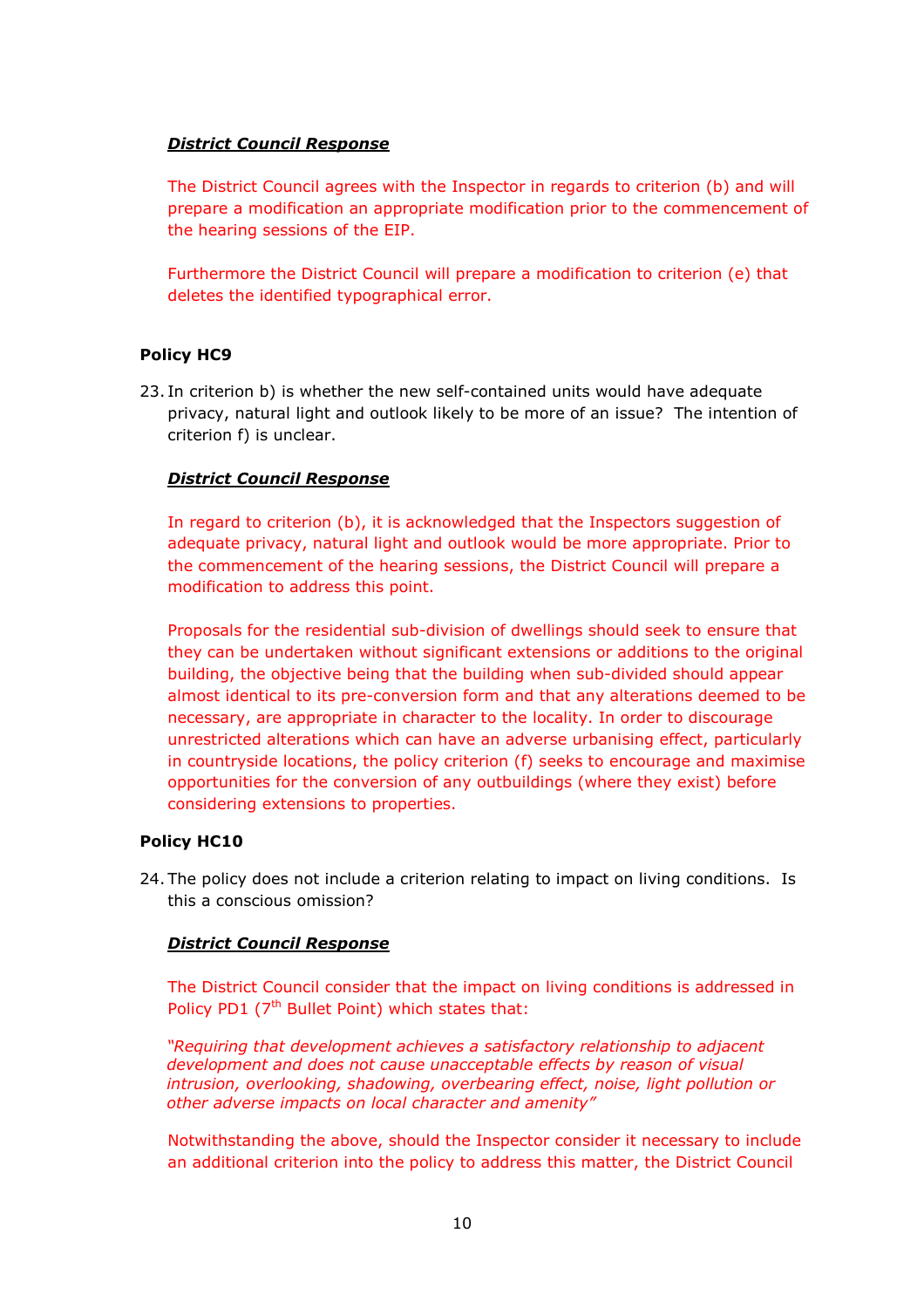will prepare a modification an appropriate modification prior to the commencement of the hearing sessions.

#### Policy HC11

25. The Planning Practice Guidance indicates that local planning authorities should provide justification based on need, viability and timing for internal space standards. Similarly for accessibility requirements there is a requirement to demonstrate need and consider the impact on viability. What work has the Council carried out in these respects?

## District Council Response

The Inspector will be aware that as a result of representations to the Derbyshire Dales Local Plan Pre Submission Draft, the District Council in Modification M33 proposed the deletion of the requirements on Space Standards from the Derbyshire Dales Local Plan Pre Submission Draft for the following reasons:

"In terms of internal space standards, the NPPG (para56-018-20150327) states where a local planning authority wishes to require an internal space standard they should only do so by reference in their Local Plan to the Nationally Described Space Standard. The third and fourth paragraphs under flexible design and space standards make reference to optional parts of the Building Regulations which seeks to ensure that properties are more accessible and therefore more flexible for the future demographic of the plan area. However these go beyond the nationally described space standards and there is no evidence that the standards in this part of the policy will meet the future needs of the demographic of the plan area. As such it is considered that the policy should be modified to support the use of these optional standards but within the context of Nationally Described Space Standards."

Policy HC11 was subject to viability testing details of which are set out in CD19 Derbyshire Dales CIL Viability Update Report Final December 2016. Table 5.7 indicates the potential impact on the cost of development. The conclusions of the study do not indicate that this policy will have an adverse impact upon the deliverability of sites within the Local Plan.

26. The last paragraph of the policy refers initially to space standards but then at the end refers to accessibility. On the basis of M33 both should be referred to for consistency.

# District Council Response

The District Council acknowledges this inconsistency and will prepare an appropriate modification prior to the commencement of the hearing sessions.

27. The policy, including the proposed mix of housing and space standards, will be discussed at the hearings.

#### Policy HC12

28. The requirement to enter into a legal agreement in relation to annexes created in outbuildings appears onerous. An annexe is by its very nature not a separate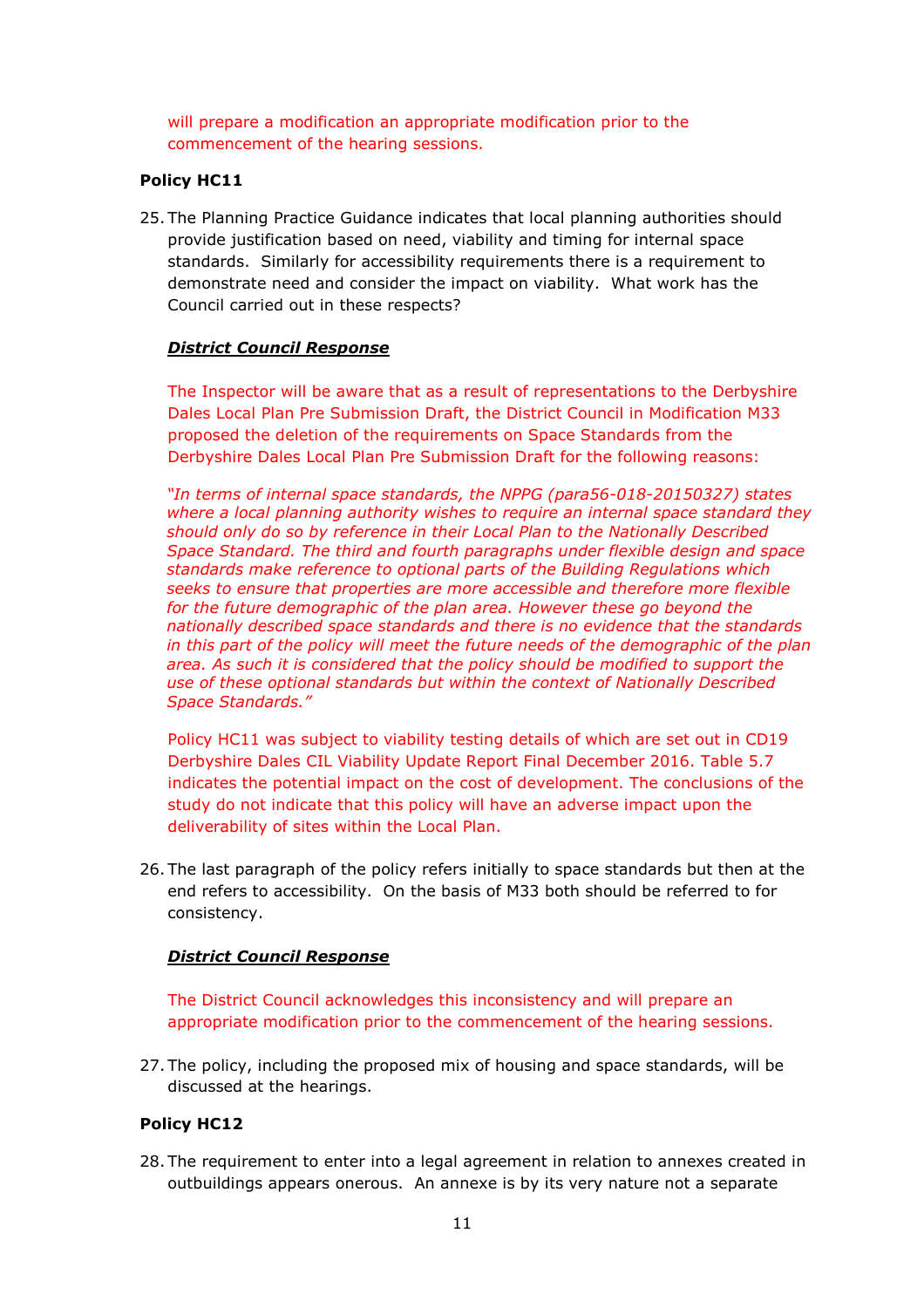dwelling and planning permission would be required for a change of use to a separate dwelling. Imposing a condition that any annexe created should only be used as ancillary accommodation would be a 'belt and braces' approach.

# District Council Response

The District Council has experience of annexes created in outbuildings being converted and/or utilised as self-contained dwellings without the benefit of planning permission and subsequently gaining immunity from enforcement action through the provisions of Section 171B of the Town and Country Planning Act 1990. The consequence of this is that residential dwellings have been created in circumstances where planning permission would not have been granted. The requirement to enter into a legal agreement therefore provides a greater safeguard against the prospect of a separate dwelling being established unlawfully with inappropriate standards space, amenity, privacy etc.

# Policy HC13

29.Criterion d) of the policy should also refer to existing buildings on the unit or within the locality that could be converted and would provide suitable accommodation for the worker.

# District Council Response

The District Council agrees with the Inspector in regards to criterion (d) and will prepare a modification an appropriate modification prior to the commencement of the hearing sessions of the EIP.

# Policy HC14

30. The policy refers to contributions to open space and sports facilities in line with local standards set out in the study report. Are these the standards set out in Table 6? If so the table should be cross-referenced within the policy for clarity. If the study report is a separate report this should be clearly signposted and the standards contained within the Plan.

# District Council Response

The intention of Policy HC14 is to utilise the contents of Table 6 in the provision of on-site open space and recreation. The District Council will prepare a modification prior to the commencement of the hearing sessions of the EIP.

31. If financial contributions are to be secured by Section 106 obligations what are the implications of the pooling limitations contained within Regulation 123 of the Community Infrastructure Levy Regulations 2010 for the effectiveness of the policy?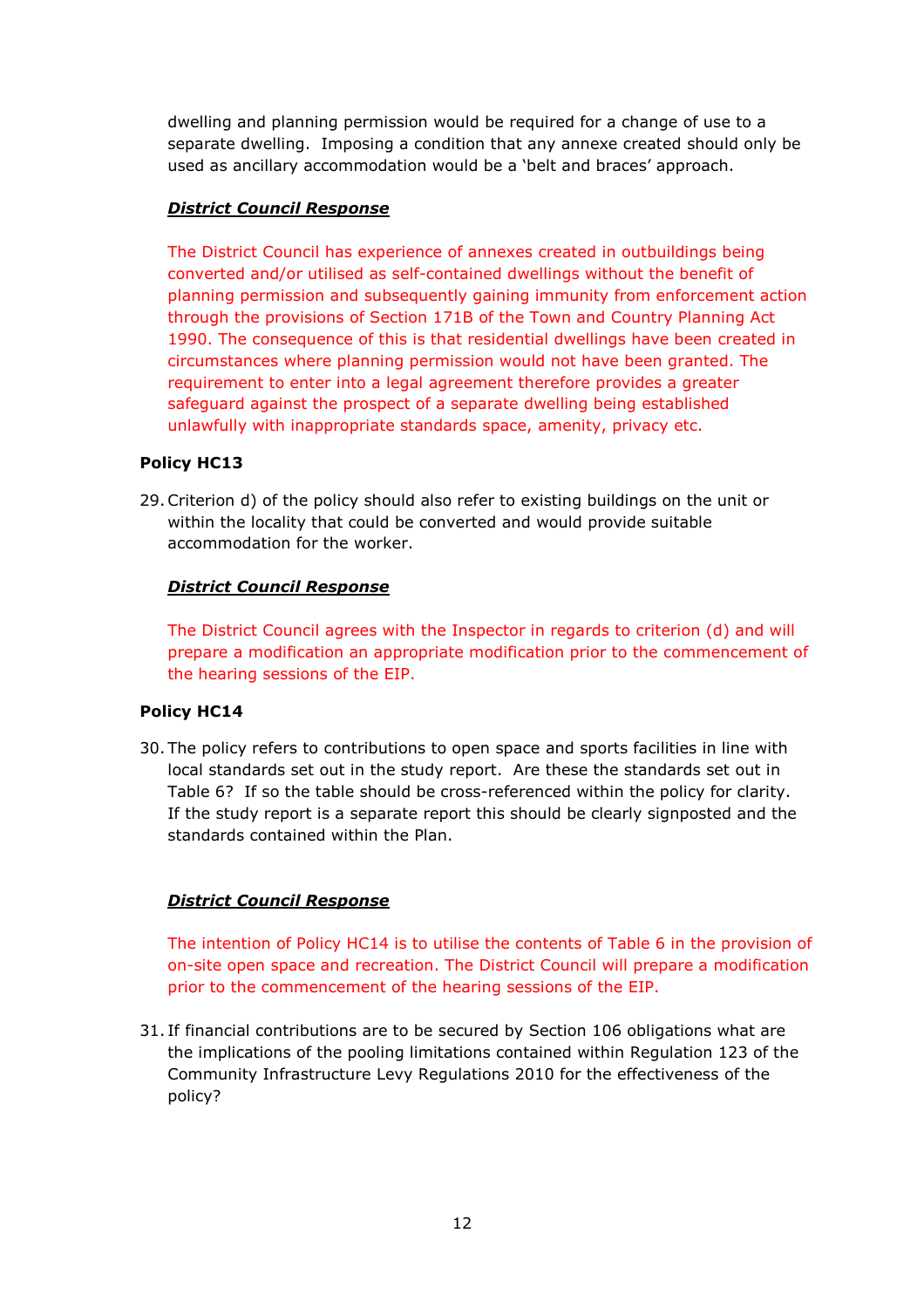As set out in the response EX02 the District Council only resolved to begin the process of introducing a Derbyshire Dales Community Infrastructure Levy at a Council meeting on 26<sup>th</sup> January 2017.

The timetable for the introduction of a Derbyshire Dales CIL envisages that it will be brought into effect in March 2018, with the use of S106 obligations to secure appropriate contributions continuing until that time.

The District Council continues to monitor the pooling limitations contained within Regulation 123 and is satisfied that prior to the implementation of CIL, this will not inhibit the effectiveness of the policy.

## Policy HC15

32.Are the Council satisfied that the policy is consistent with paragraph 70 of the Framework? Criterion c) appears superfluous as, if the local community was interested in acquisition at a 'realistic price', this would be caught by criterion b). Alternatively perhaps it should only apply to Assets of Community Value?

## District Council Response

Paragraph 70 in the NPPF seeks to ensure that social, recreational and community facilities are protected from loss, and wherever possible are enhanced in order to enhance the sustainability of communities. The approach taken in Policy HC15 is to protect existing facilities and also to support the provision of new facilities in accordance with the objectives of the NPPF. The District Council is therefore satisfied that the approach taken in Policy HC15 has the same objective as Paragraph 70.

In respect of criterion (b) and criterion (c), there is a subtle difference. Criterion (b) requires the facility to be marketed through a robust and comprehensive marketing exercise at a realistic price for a period of at least 12 months. The definition of what constitutes a 'realistic price' is a matter to be agreed having regard to market conditions.

In the event that the exercise required by criterion (b) fails, there is a further opportunity for the facility to be safeguarded by the involvement of the local community, possibly through an ACV but not necessarily exclusively. The policy therefore seeks to facilitate this opportunity.

# Policy HC17

33. In the first paragraph 'acceptable' should be replaced with 'permitted'. The  $2<sup>nd</sup>$ part of the policy is not entirely consistent with paragraph 74 of the Framework. Was this the intention? What is the justification for the differences?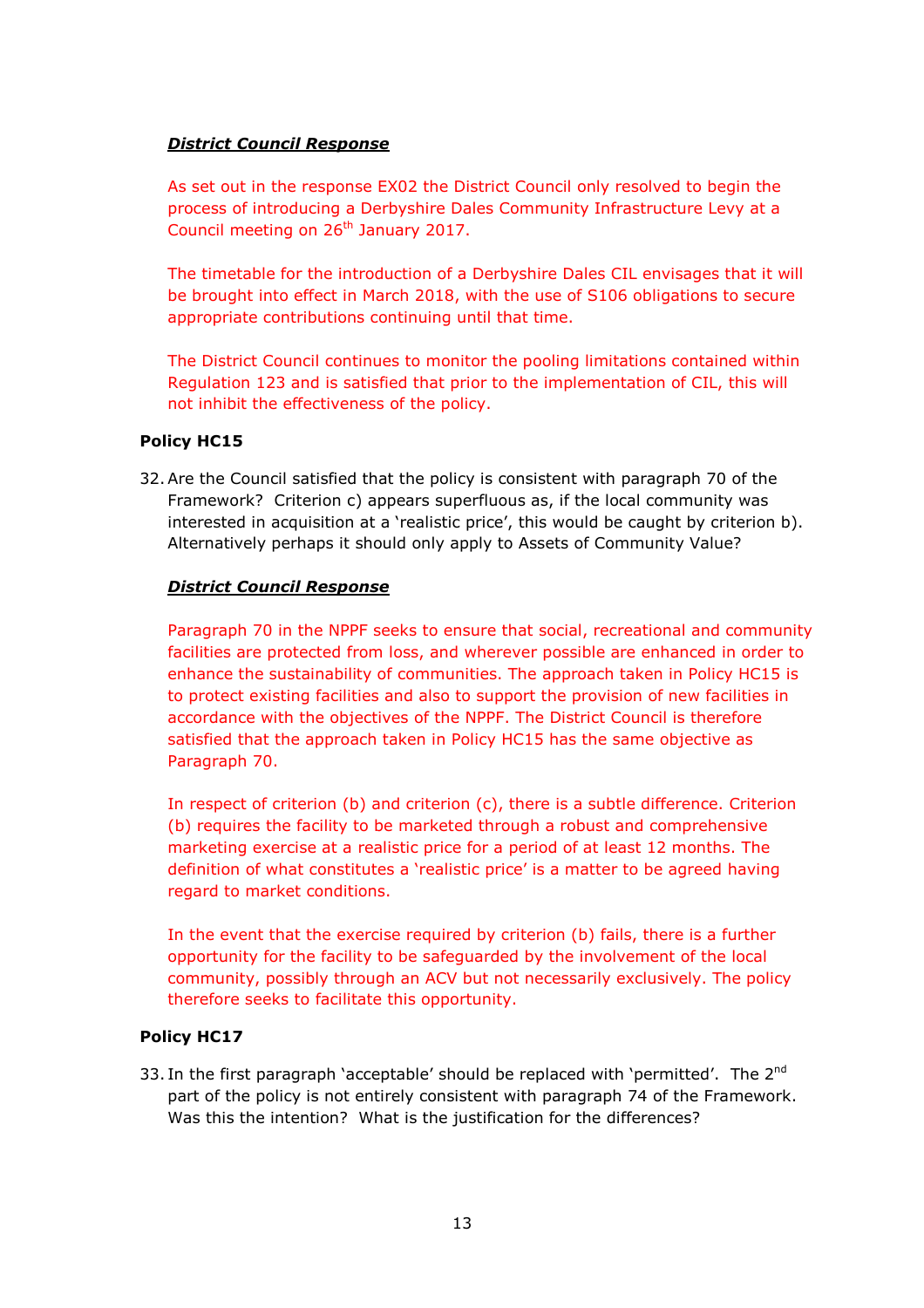The District Council will prepare a modification to the first paragraph of the Policy that replaces 'acceptable' with 'permitted'

In terms of the second part being consistent with Paragraph 74 of the NPPF the District Council considers that criterion (a) and criterion (c) are compatible with the national policy. Although criterion (b) would appear not be wholly consistent with Paragraph 74 NPPF the District Council considers that this is an appropriate requirement to include because it seeks to further the biodiversity benefits of the plan by seeking to ensure that any open space or recreational facility which is under threat of loss can be assessed for its nature conservation value as part of the determination of any planning application.

The District Council acknowledges that Policy HC17 does not address the following requirement of Paragraph 74 in the NPPF:

• the development is for alternative sports and recreational provision, the needs for which clearly outweigh the loss.

As such, the District Council will prepare a modification prior to the commencement of the hearing sessions of the EIP to address this omission.

## Policy HC19

34. The statement in paragraph 6.55 about effective travel demand measures in Matlock and Ashbourne does not appear to have any specific expression through the policy. Given that such measures are crucial to development coming forward should this requirement not be built into Policy HC19 and/or the strategic site allocation policies?

# District Council Response

The Inspectors comments are noted. Prior to the commencement of the hearing sessions, the District Council will prepare a modification to address this point.

35. The bullet point relating to on-street parking is not very well expressed. The free flow of traffic is not always desirable. The following is suggested: 'Ensuring development does not lead to an increase in on-street parking to the detriment of the safe and efficient operation of the highway network'.

#### District Council Response

The Inspectors comments and suggestions are noted. Prior to the commencement of the hearing sessions, the District Council will prepare a modification to address this point.

36. If developer contributions are to be secured by Section 106 obligations what are the implications of the pooling limitations contained within Regulation 123 of the Community Infrastructure Levy Regulations 2010 for the effectiveness of the policy?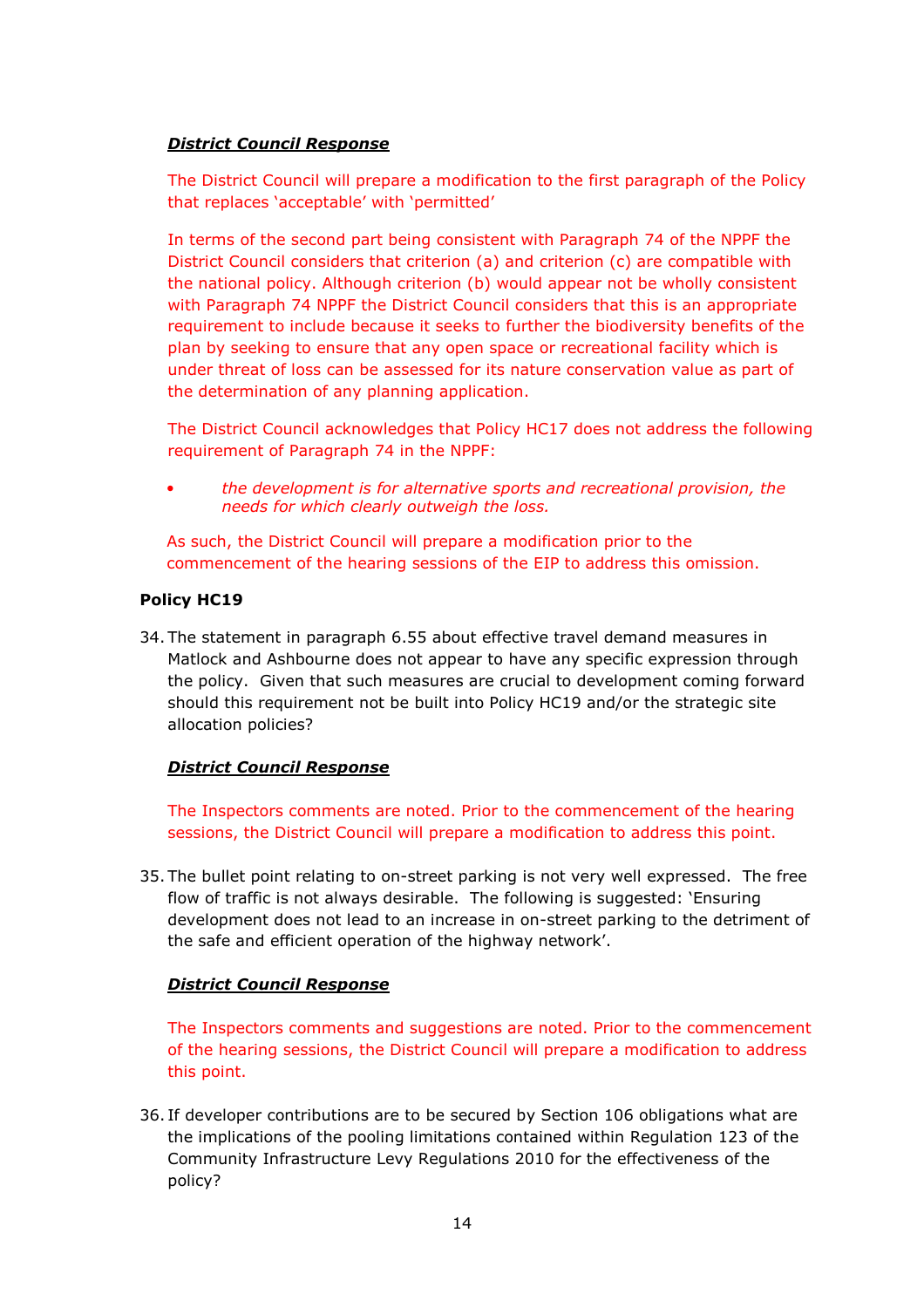As set out in the response EX02 the District Council only resolved to begin the process of introducing a Derbyshire Dales Community Infrastructure Levy at a Council meeting on 26<sup>th</sup> January 2017.

The timetable for the introduction of a Derbyshire Dales CIL envisages that it will be brought into effect in March 2018, with the use of S106 obligations to secure appropriate contributions continuing until that time.

The District Council continues to monitor the pooling limitations contained within Regulation 123 and is satisfied that prior to the implementation of CIL, this will not inhibit the effectiveness of the policy.

## Policy HC21

37. The Written Ministerial Statement of March 2015 stated that 'local planning authorities should only impose local parking standards for residential and nonresidential development where there is clear and compelling justification that it is necessary to manage their local road network'. What justification is provided for the policy and the maximum parking standards contained within Appendix 2?

## District Council Response

The District Council received a representation from the Home Builders Federation (Rep No. 4794/66) on this matter during the consultation on the Derbyshire Dales Local Plan Pre Submission Draft.

In response Officers indicated in the report to Council on 8<sup>th</sup> December 2016 (CR01) that Vehicular parking standards for new development should be provided having regard to adopted standards, as set out in Appendix 2 of this Local Plan and was modified from "in accordance with" in the Derbyshire Dales Local Plan Draft Plan to reflect the content of the WMS.

It is not the District Council's intention to impose local parking standards on development, rather it seeks to provide some discretion about when and how the parking standards outlined in Appendix 2 are applied.

#### Response

- 38. It would be helpful to have a response from the Council on matters raised above by 24 February if possible. If the Council consider that any of the above comments and questions need to be addressed by Main Modifications (MMs) then please let me know. In this respect as advised in the Initial Questions a Schedule of MMs should be produced at an appropriate stage.
- 39. I am not inviting comments from other parties at this stage. I want to clarify the Council's position first. This will help me set out pre-hearing questions in due course on which all parties with relevant representations will have the opportunity to respond.